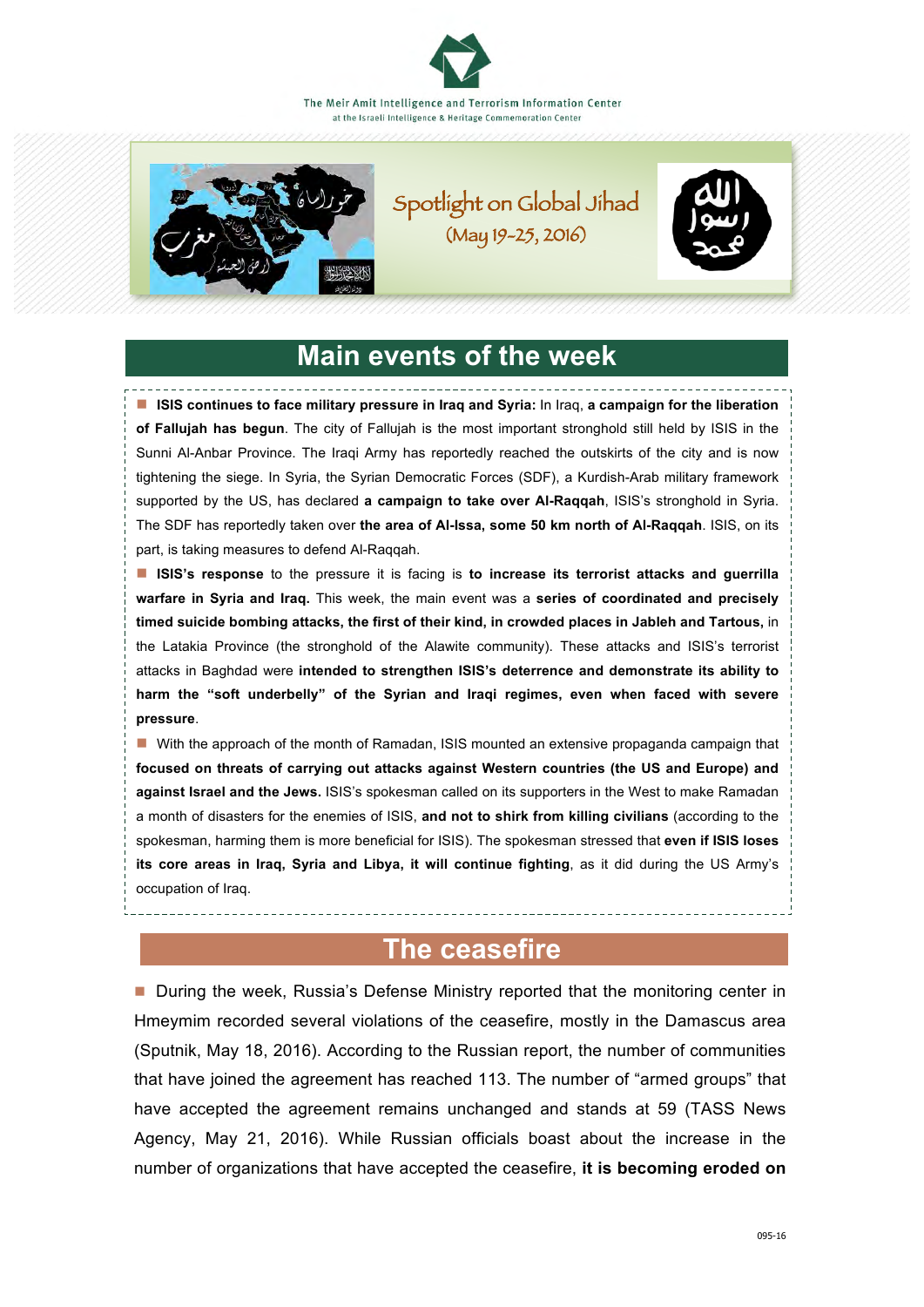**the ground**, and the fighting in the various provinces in Syria **has increased in intensity in recent weeks**.

# **The US-led campaign against ISIS**

## **Airstrikes**

■ The US-led international coalition continued to carry out many dozens of airstrikes against ISIS targets in Iraq and Syria. **Iraq** - the airstrikes were concentrated in the areas of Rutba, Fallujah, Kisik, Mosul, Sinjar, Sultan Abdullah, Tal Afar, Baghdadi and Haditha. **Syria** - the airstrikes were concentrated in the areas of Al-Raqqah, Ain Issa, Marea, and Palmyra.

# **Russia's involvement in the fighting in Syria**

■ Russian planes continued to attack targets in Syria. Among other places, they attacked targets **in the area of Khan Touman, south of Aleppo**, where the rebel organizations had recorded a victory over the Syrian Army and the forces that support it (Khatwa News Agency, May 21, 2016). They also attacked targets **north and west of Aleppo** and targets **in the areas of Deir al-Zor, the Al-Sha'ir oil field, and Palmyra**, where there were clashes between ISIS and the Syrian Army.

n **Russia's defense minister made a proposal to the US to carry out joint airstrikes in Syria.** According to him, the joint airstrikes would be directed against the Al-Nusra Front and against the transfer of weapons and terrorists to Syria via Turkey (Sputnik, May 20, 2016). **The US rejected the proposal.** According to **Pentagon Spokesman Jeff Davis**, Russia never made a formal request to the United States on the issue. He also made it clear that the United States does not cooperate with Russia and does not coordinate in its operations in Syria with Russia, stressing that the US and Russia have different military objectives (Al-Jazeera, May 20, 2016).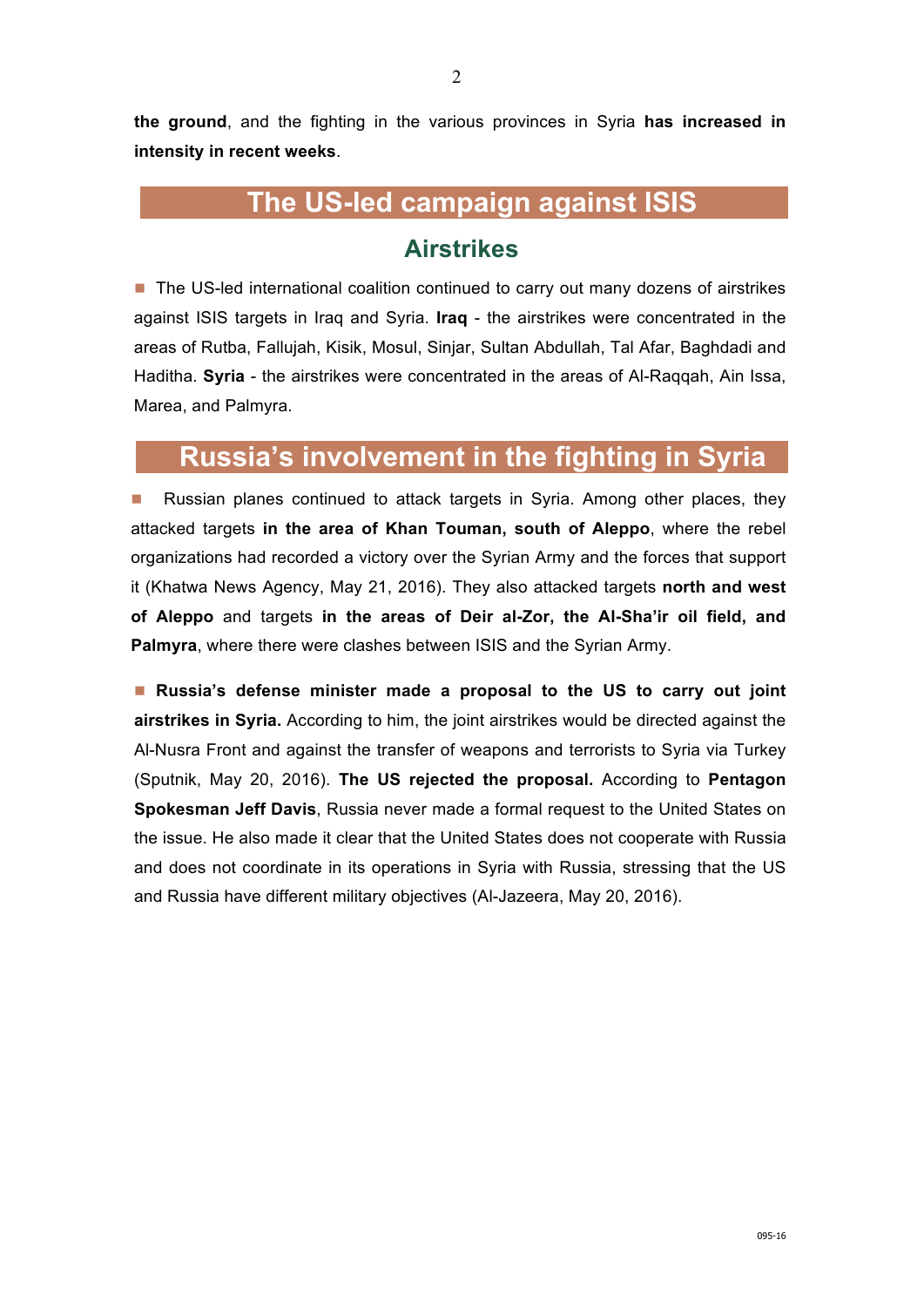

**Map of Syria (www.nationsonline.org)**

# **ISIS's terrorist attacks in Jableh and Tartous**

**On May 23, 2016**, ISIS carried out a series of **coordinated and precisely timed**  suicide bombing attacks in several crowded places (central bus stations, hospitals) in the cities of **Jableh and Tartous**. These cities are located in the Latakia Province in western Syria, **the stronghold of the Alawite community in Syria**. **The attacks were carried out simultaneously by suicide bombers and by using car bombs**. ISIS claimed responsibility for the attacks, which **killed over 150 people and injured over 200 others**.

■ **Following is a description of the attacks (based on initial reports):** 

• **In the city of Jableh** (around 80,000 inhabitants), south of the city of Latakia, **there were four suicide bombing attacks and another attack was thwarted**. A car bomb exploded **in the city's central bus station**. Three other attacks were carried out **near Jableh Hospital** (Syrian TV, May 23, 2016). An ISIS operative who intended to carry out another attack was caught.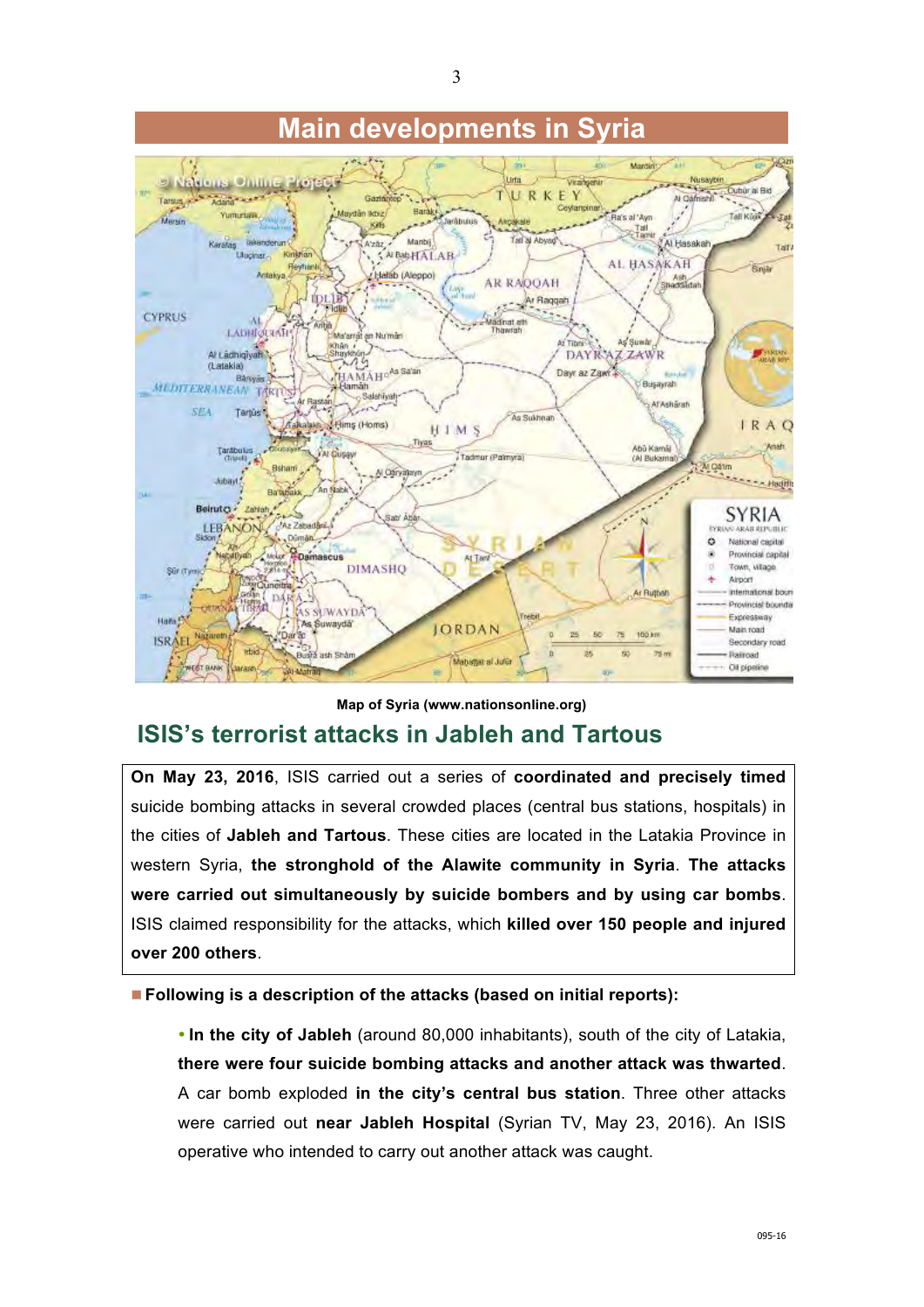• **In the city of Tartous** (around 120,000 inhabitants), **four suicide bombings were carried out simultaneously:** three attacks were carried out **at the central bus station** in the south of the city. Another attack was carried out **in a residential area adjacent to the central bus station** (Syrian TV, May 23, 2016).



**The scenes of the suicide bombing attacks in Jableh (right) and Tartous (left) (Syrian TV, May 23, 2016)**

## **ISIS's claim of responsibility**

■ In a statement issued by ISIS's news agency, the Coastal Province of the Islamic **State claimed responsibility for the attacks in Jableh and Tartous.** The statement says that ISIS managed to infiltrate the strongholds of the Alawites ("the infidels") in Tartous and Jableh and deploy car bombs and operatives who blew themselves up using explosive belts. The attacks **killed over 150 people and injured around 300 others.** According to the statement, the objective was to **give the Alawites a "taste of the death"** that the Muslims taste as a result of the Russian and Syrian airstrikes in Muslim cities. **ISIS promised to carry out more attacks against the Syrian regime: "The next attacks will be more terrible and more bitter"** (Khilafah Mubasher, May 23, 2016).

## **Initial assessment of the implications of the attacks**

■ This wave of terrorist attacks is the first of its kind carried out in the Latakia **Province in western Syria.** This province is largely populated by the **Alawite community, the foundation of Bashar Assad's regime. Russian military infrastructure facilities, primarily the air base in Hmeymim (about 4 km northeast of Jableh) and the port of Tartous** are located in this province. During the five years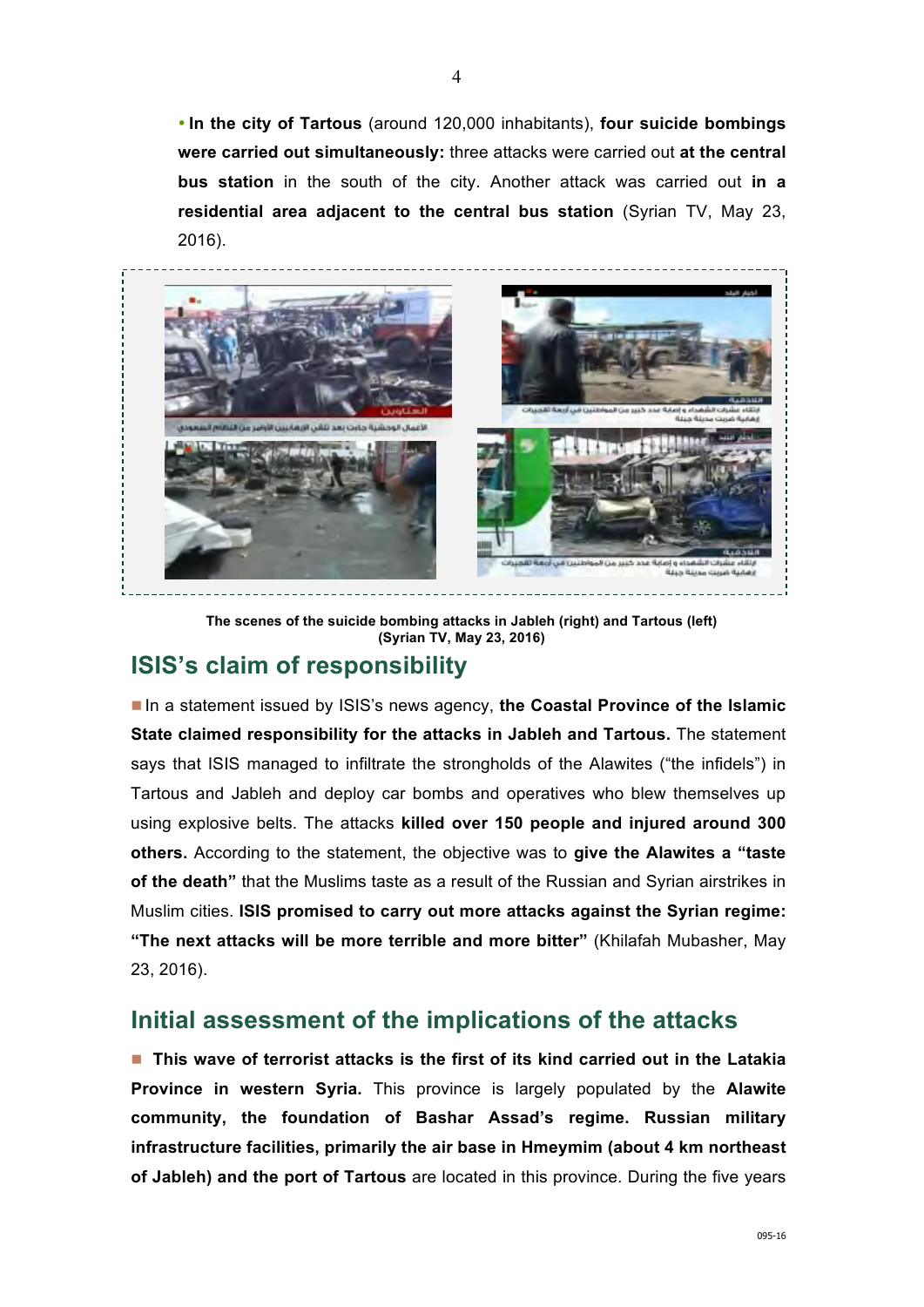of civil war in Syria, **the residents of the Latakia Province enjoyed relative calm**  that enabled them to proceed with their daily lives, in stark contrast to the grave situation prevailing in the other provinces.

For the Syrian regime and its allies Russia and Iran, **the terrorist attacks in Tartous and Jableh represent a blow in terms of security, politics and morale.** The attacks were carried out against the background of **ISIS's failures in Syria and Iraq, and the emerging threat against ISIS's core areas** (Al-Raqqah in Syria and Mosul in Iraq). The terrorist attacks in the Latakia Province, like the wave of terror in Baghdad, **are designed to strengthen ISIS's deterrent image and demonstrate to the Syrian and Iraqi regimes its ability to strike vital targets and their soft underbelly.** In the ITIC's assessment, **as ISIS weakens, its motivation and that of its supporters to carry out terrorist attacks and guerrilla warfare will increase, and the targets may be ISIS's enemies in Syria and Iraq, as well the West, Russia, and Israel.**

## **Increasing pressure on Al-Raqqah, ISIS's stronghold in Syria**

■ On May 24, 2016, the **Syrian Democratic Forces (SDF)**, a Kurdish-Arab military umbrella framework supported by the US, announced **the start of a campaign to take over the city of Al-Raqqah**. To this end, thousands of soldiers were reportedly recruited in areas north of Al-Raqqah. The fighting is now concentrated **in and around the town of Al-Issa**, south of Tal Abyad (about 50 km north of Al-Raqqah).



**The area of Al-Issa, north of Al-Raqqah, the scene of fighting between the Syrian Democratic Forces and ISIS (Google Maps)**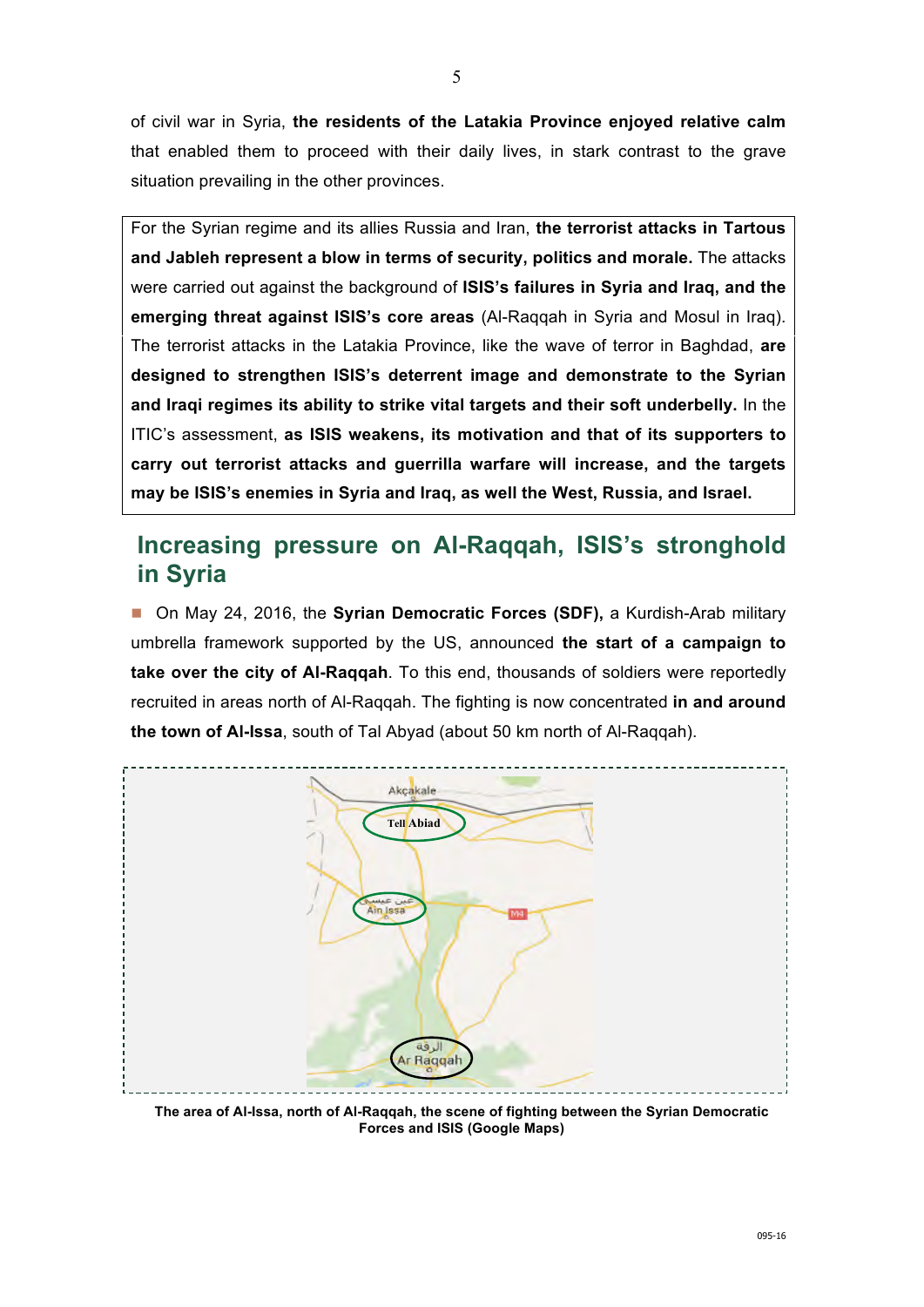

**The Syrian Democratic Forces (all4syria.info, May 24, 2016)**

**n ISIS, on its part, is preparing to defend AI-Raqqah.** ISIS has reportedly brought in reinforcements in the city, canceled vacations and made preparations to face a ground incursion into the city (reinforcing of embankments, laying mines). Coalition aircraft dropped leaflets calling on residents to leave the city (Syrian Observatory for Human Rights, May 20, 2016). In response, ISIS used loudspeakers in mosques to forbid civilians from leaving the city (Dimashq al-Aan, May 21, 2016).

## **Fighting in other areas**

**n** In other areas in Syria, **fighting continued** without significant changes on the ground.

• **The area of Palmyra:** ISIS continues to conduct guerrilla warfare against the Syrian Army in Palmyra. Fighting continues in the Al-Sha'ir oil and gas field to the west of the city. ISIS reportedly attacked a Russian Air Force base, hitting four attack helicopters (Conflict News, May 24, 2016).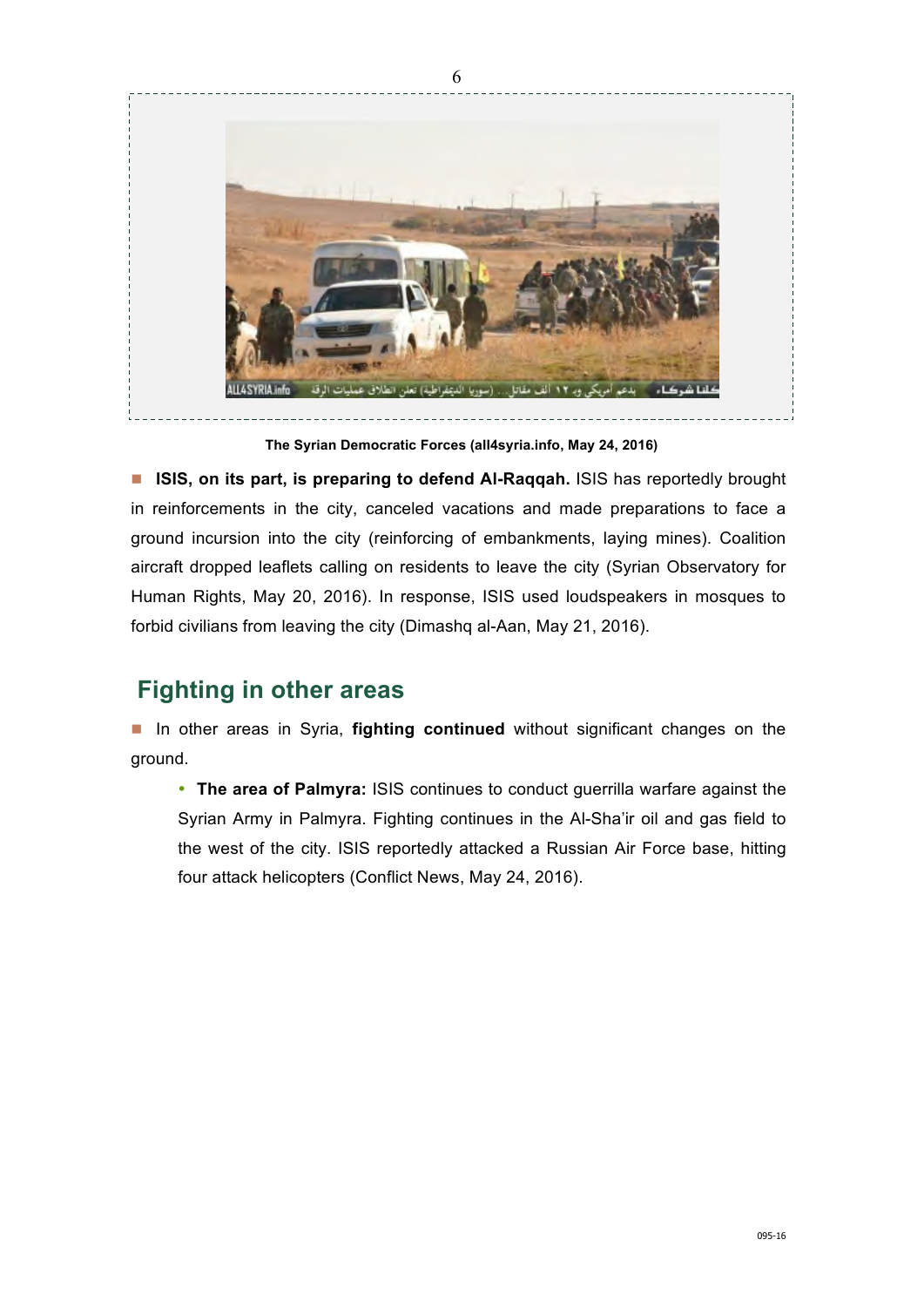

**Photos released by ISIS's Homs Province. The photos show antitank weapons operators on the outskirts of Palmyra (Khilafah Mubasher, May 21, 2016). Right: A poster with the inscription "The armored vehicle hunters." ISIS operatives firing antitank weapons (Khilafah Mubasher, May 21, 2016)**

• **The area of Aleppo:** Fighting continued between ISIS and the rebel organizations, especially in the villages north of Aleppo.

• **Deir al-Zor:** Clashes continued between ISIS and the Syrian Army in the city and in the area of the military airbase.

• **The area of Damascus:** Clashes continued between ISIS and the Al-Nusra Front in the area of the Al-Yarmouk refugee camp. In addition, there were clashes between the Syrian Army and Al-Nusra Front operatives in the rural area east of Damascus.

• **The area of Daraa:** In western Daraa there were clashes between the ISISaffiliated Al-Yarmouk Martyrs Brigade and the Muthanna Movement (which fights alongside it), and the Al-Nusra Front and other Islamic organizations. According to media reports, **ISIS recently sent operatives to the area of Daraa** to support the Al-Yarmouk Martyrs Brigade, which is suffering from a shortage of fighters (Al-Hal, May 15, 2016).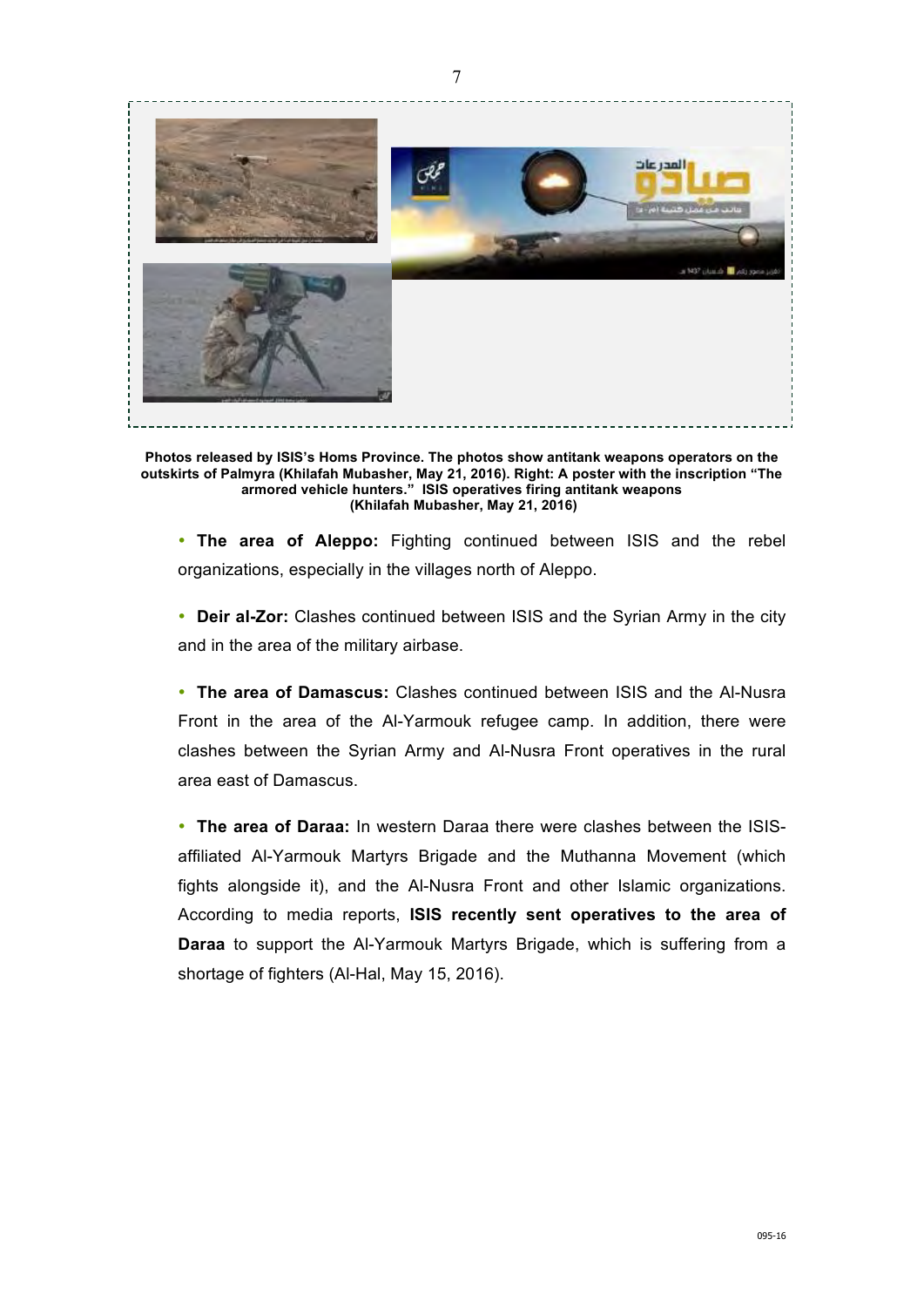

# **Main developments in Iraq**

**Map of Iraq (www.nationsonline.org)** 

## **Al-Anbar Province**

### **Operation to take over the city of Fallujah**

■ Fallujah, located about 54 km west of Baghdad, is the most important stronghold **still held by ISIS in the Sunni Al-Anbar Province. It is a city of great symbolic value**, which was a stronghold of jihadists in Iraq during the US military occupation of Iraq. Some of its residents fled, but around 60,000 remained. On May 22, 2016, **Iraqi Prime Minister Haidar al-Abadi announced the beginning of an operation to liberate the city of Fallujah from the hands of ISIS.** The operation **is being conducted by the Iraqi security forces, supported by Shiite militias and Sunni tribes**.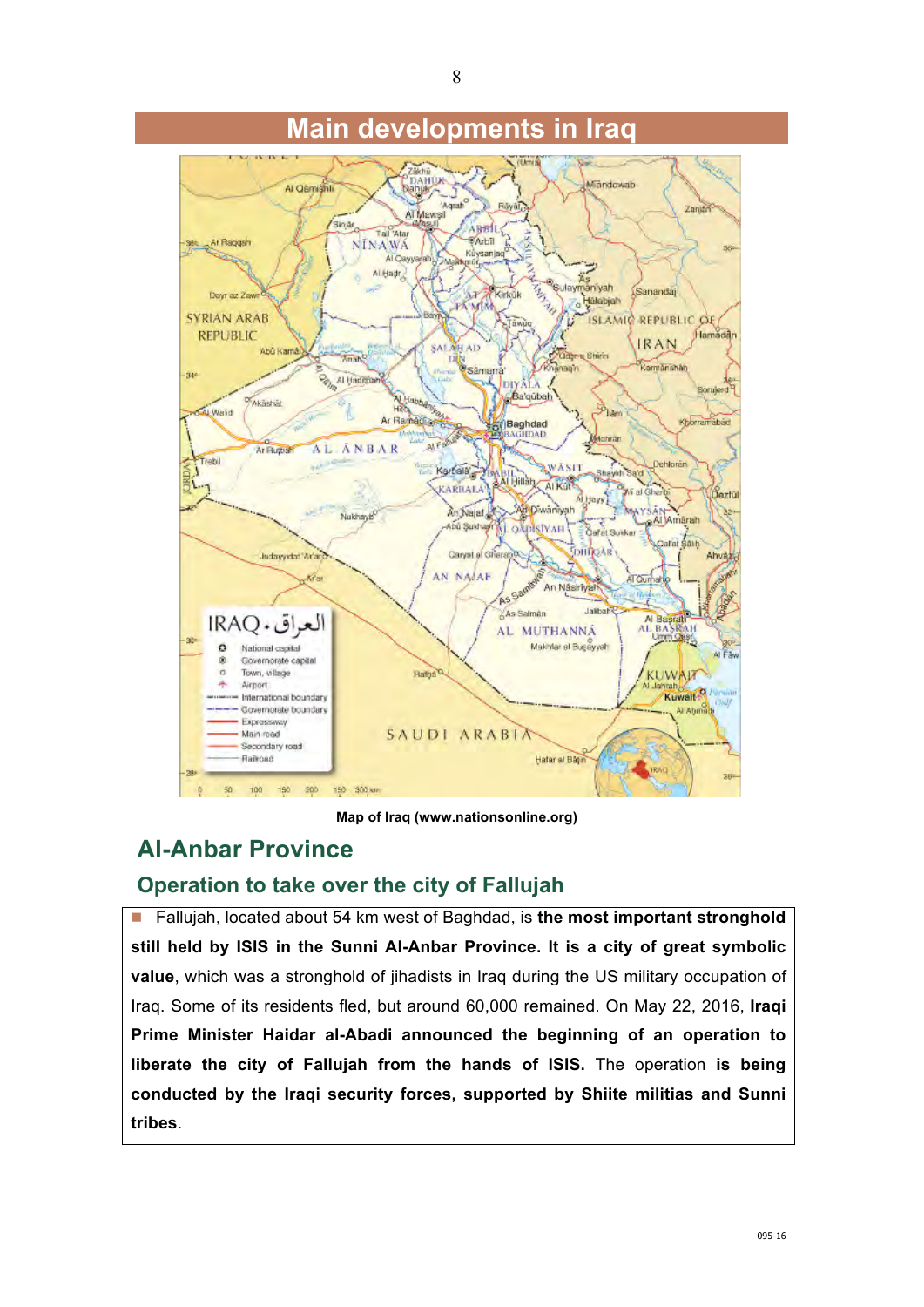**n** The first phase of the military effort was focused on taking over the **towns and** villages surrounding Fallujah, along with artillery fire at the city<sup>1</sup> (Al-Mayadeen, May 23, 2016). **The Iraqi Army forces have apparently reached the outskirts of the city of Fallujah.** On May 23, 2016, the commander of the Operations Division of the Iraqi Army announced that the Iraqi Army had **taken over the town of Al-Karmah**, about 16 km northwest of Fallujah. The takeover of Al-Karmah was an important achievement, giving the Iraqi Army a good starting point in its campaign to take over Fallujah.

**n** In the second phase, which began on May 24, 2016, the Iraqi Army advanced **towards the city of Fallujah, with the support of the Shiite militias.** The advance was carried out from the northwest and the east. ISIS is trying to stop the Iraqi force by carrying out suicide bombing attacks (Al-Jazeera; the Iraqi News Agency, May 24, 2016). According to an announcement by **Iraqi Defense Minister Khaled al-Obeidi**, **the Iraqi Army is stepping up the siege on the city, after having taken over several villages on its outskirts**.



**The Iraqi Army on the outskirts of Fallujah (Al-Jazeera, May 24, 2016)**

n According to sources among the Shiite militias supporting the Iraqi Army, Qassem Soleimani, **commander of the Qods Force of Iran's Revolutionary Guards**, is in the area and taking part in conducting the campaign over Fallujah (Al-Jazeera, May 24, 2016).

 $\frac{1}{2}$ 

 $1$  Before the start of the operation, residents were asked to leave the city (Al-Sumaria, May 23, 2016).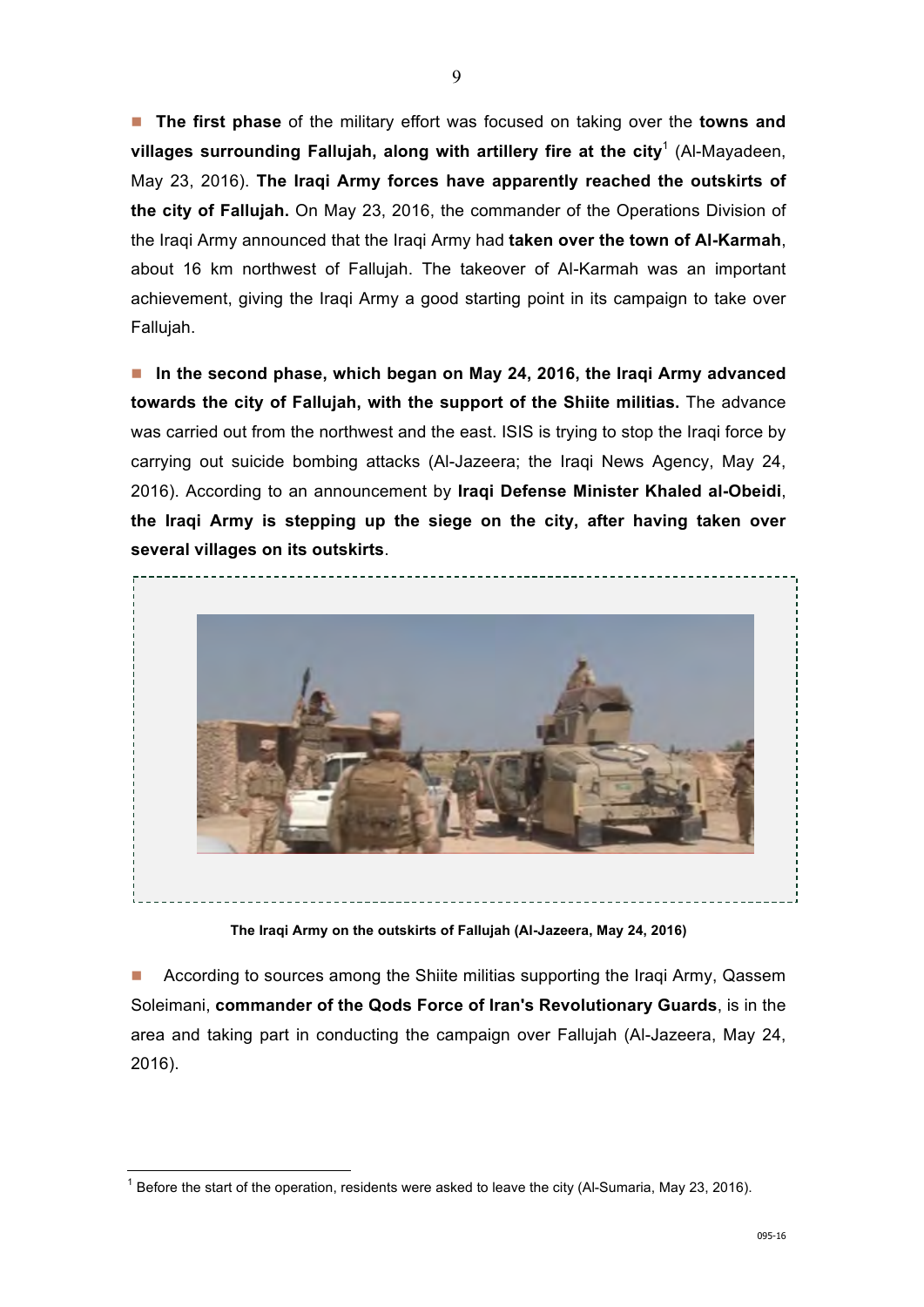

**Qassem Soleimani alongside senior officers of the Shiite militias that support the Iraqi Army (Al-Jazeera, May 24, 2016) Note: According to Iraqi sources, the photo was taken in the operations room of the Shiite militias supporting the Iraqi Army in the operation over Fallujah.**

## **Takeover of the city of Rutba and the border crossings to Syria and Jordan**

n **On May 17, 2016**, the city of Rutba was liberated from the hands of ISIS. The Iraqi Army continues to dismantle IEDs left by ISIS in the city. On May 20, 2016, the Iraqi Army announced that it had taken over the road between Rutba and Tarbil (Al-Sumaria, May 20, 2016). Tarbil is a village on the Iraqi-Jordanian border where **a border crossing to Jordan** is located. It was also reported that the Iraqi Army had advanced toward the **Al-Walid border crossing** between Iraq and Syria (the Syrian side of the crossing was recently taken over by a rebel organization called the New Syrian Army).



**Right: Residents alongside Iraqi Army soldiers in Rutba after its liberation (Tasnim News Agency, May 21, 2016). Left: The Iraqi Army in Rutba (Al-Sumaria, May 20, 2016)**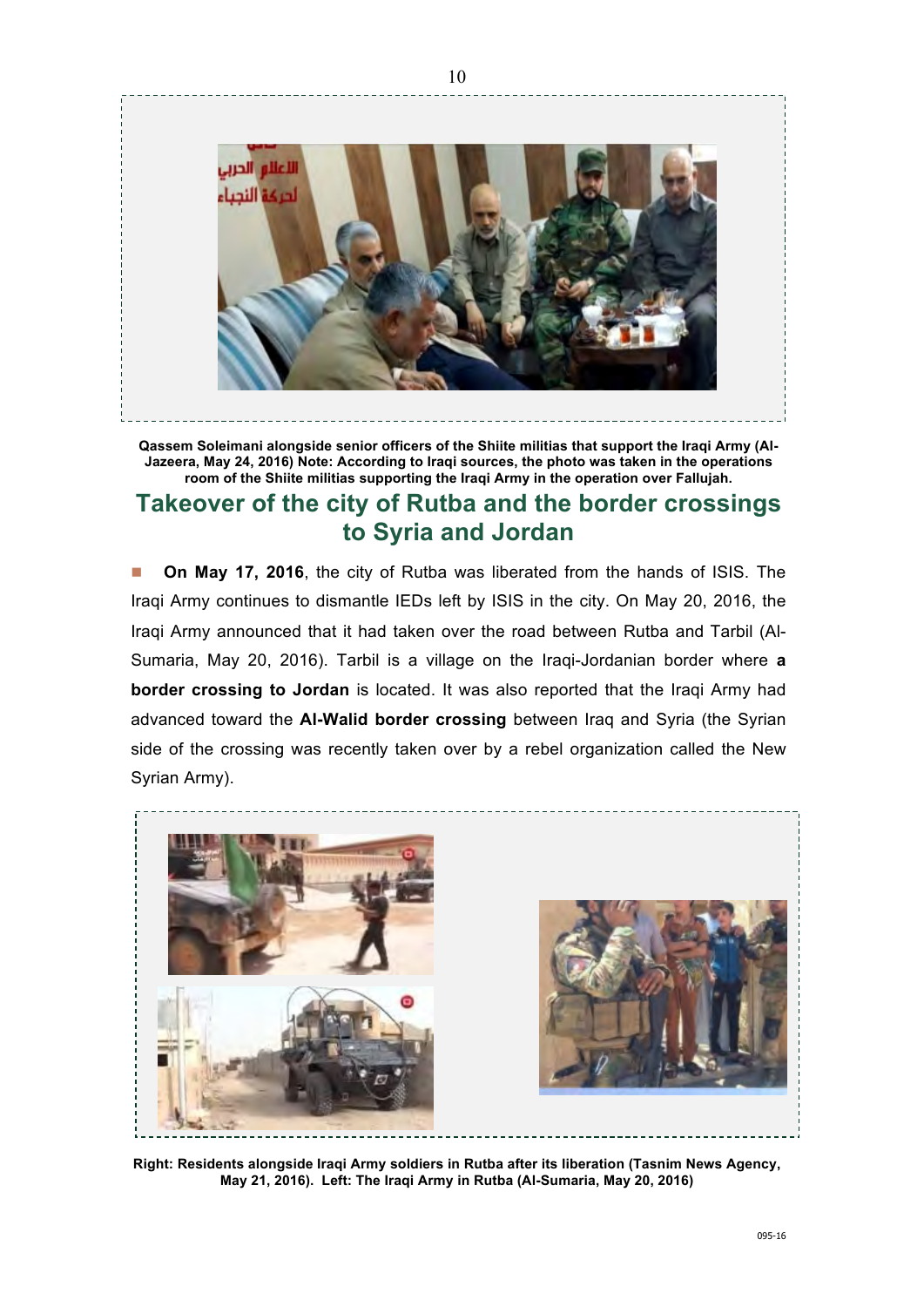

**The Al-Walid border crossing (between Iraq and Syria) and the Tarbil border crossing (between Iraq and Jordan) (Google Maps)**

# **Egypt and the Sinai Peninsula**

**n** During the week, the Egyptian security forces continued their activity against ISIS's Sinai Province in the areas of Sheikh Zuweid, Al-Arish, and Rafah. Dozens of airstrikes were carried out. During the operation, ISIS operatives were killed, and large quantities of weapons and IEDs were destroyed. In addition, several dozen suspects were detained and vehicles were seized. The Egyptian security forces reportedly destroyed eight tunnels on the border with the Gaza Strip and in the area of Rafah.



**Photos released by ISIS's Sinai Province entitled "The graveyard of the unfortunate," documenting attacks carried out by ISIS's operatives against the Egyptian security forces (Haqq, May 22, 2016)**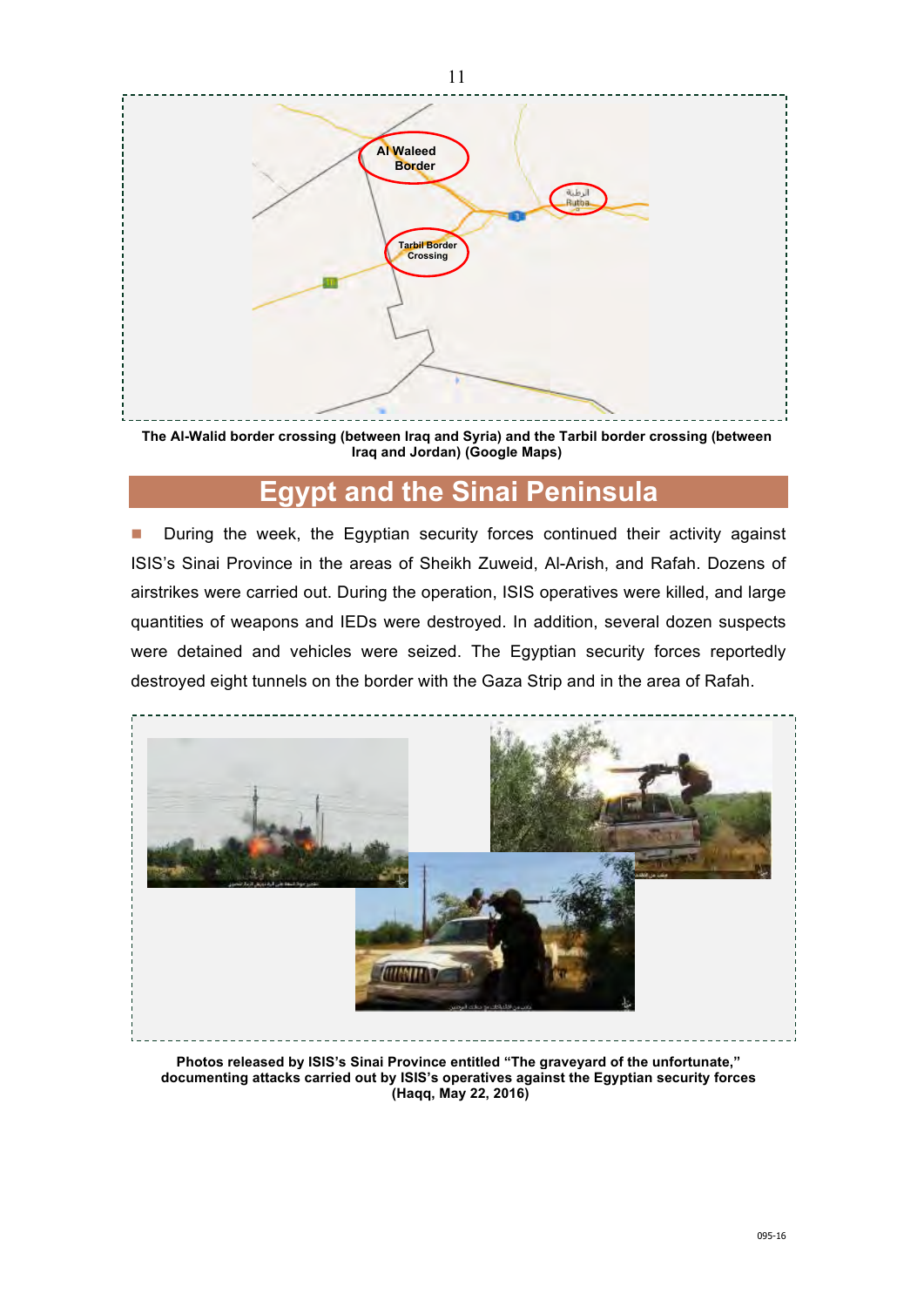■ ISIS's Sinai Province released an animated video entitled "Publication of the **Sinai Province... the war against the Jewish state."** The video shows ISIS operatives training and **preparing themselves to fight against the Jews.** At the beginning of the video there is an inscription that reads: "Dedicated to dear ones in the Sinai Province" and **"May Allah soon unite us in Al-Aqsa"** (YouTube, May 22, 2016). **ISIS's threats against Israel and the Jews recently increased.**

# **The global jihad in other countries**

### **Libya**

### **International involvement in the fighting against ISIS**

■ According to Joseph Dunford, Chairman of the US Joint Chiefs of Staff, there is a debate in the Libyan Government of National Accord, which could lead "any day" to an agreement under which **American military advisers would be stationed in Libya to help fight ISIS.** He added that there were member states in NATO that were also interested in taking part in the fighting against ISIS in Libya, which will be prolonged and will probably **focus on equipping and training the militias that are loyal to the Libyan Government of National Accord**. According to a Pentagon spokesman, a precondition for sending US troops to Libya is **the existence of political unity and a single central government** (Washington Post, May 19, 2016; military.com, May 20, 2016).

### **Fighting in the Abu Qarin area**

■ In the town of Abu Qarin, west of Sirte, fighting continued between ISIS and **the Islamic militia Libyan Dawn.** Libyan Dawn announced the **liberation of the towns of Abu Qarin, Zamzam, Al-Qadahiya, Abu Najim and Al-Washaka**, which had been taken over by ISIS on May 5, 2016 (Al-Wasat Portal, May 19, 2016). According to Libyan Dawn's announcement, 32 of their operatives were killed in the battles against ISIS and around 50 others were injured.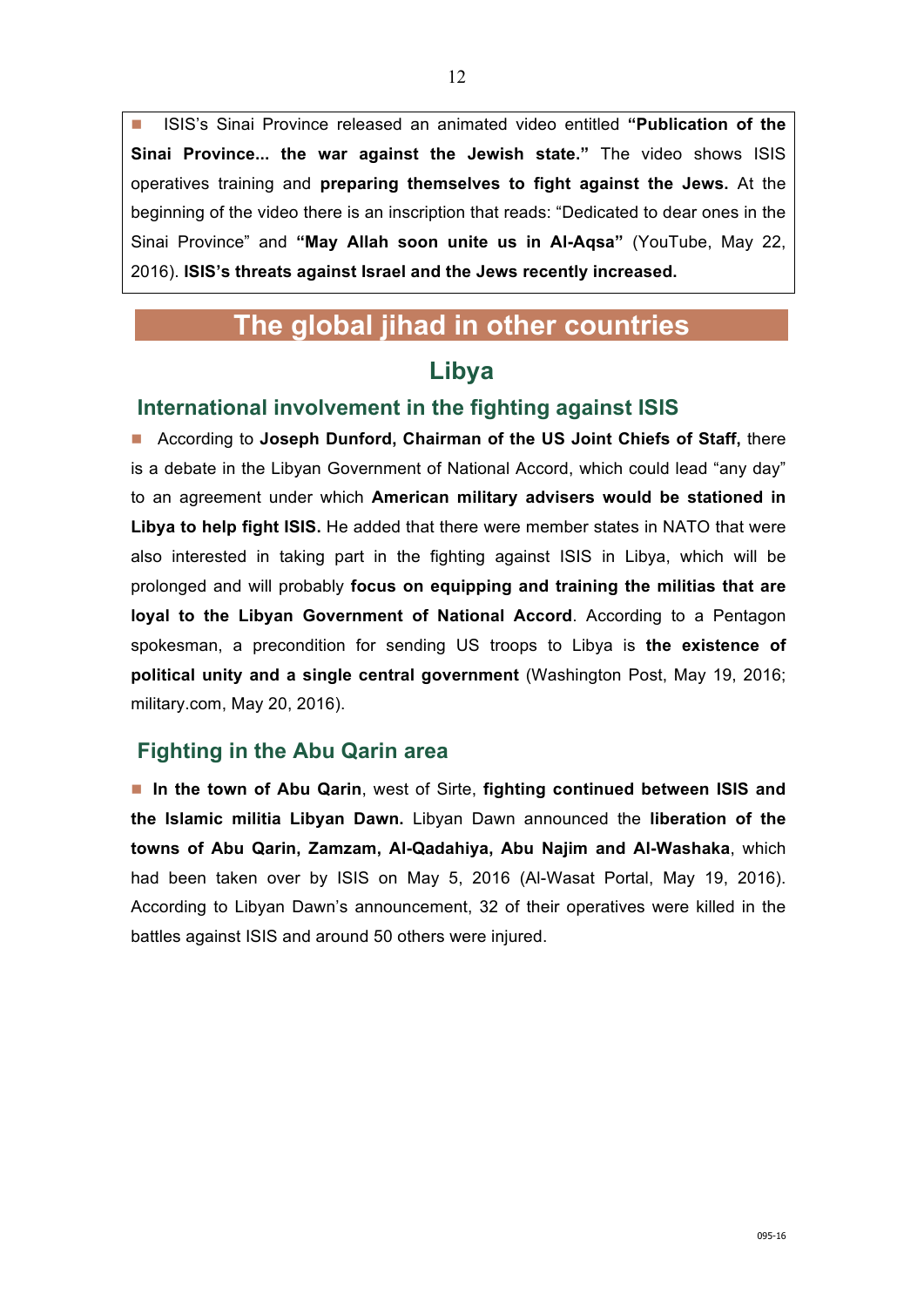

**The area of Abu Qarin, west of Sirte, where fighting continued between ISIS and the Islamic militia Libyan Dawn (Google Maps)**

**n** After the takeover of the town of Abu Qarin, Libyan Dawn's forces tried to open the **road leading from the Abu Qarin area to Al-Jafra**, the desert area in central Libya. ISIS's Tripoli Province claims to have activated a number of IEDs against a Libyan Dawn convoy that tried to advance from Al-Jafra to Abu Qarin, inflicting casualties on the convoy and causing it to retreat. **Mohamed Sualim, former labor minister in the Tripoli government and one of the commanders of Libyan Dawn's forces**, was reportedly killed in the fighting (alarabiya.net, May 22, 2016; shortwiki.org, May 20, 2016; Twitter account affiliated with Libyan Dawn, May 18, 2016).

**Control of the Abu Qarin area is of great importance** since it gives Libyan Dawn's militias and their supporters a good launching ground to reach **the city of Sirte**, ISIS's stronghold in Libya. On the other hand, control of the region will give ISIS a good launching ground to advance towards **the important port city of Misrata**, halfway between Sirte and Tripoli.

### **Yemen**

n **ISIS carried out two suicide bombing attacks in Aden.** The first attack was carried out at the local recruitment office. Some 45 people were killed, most of them members of the security forces, and dozens more were wounded (Sky News, May 23, 2016). ISIS's Aden Province published a claim of responsibility for the killing of more than 30 "infidels" **at a recruiting office in Aden** (Khilafah Mubasher, May 23, 2016). Shortly after the bombing at the recruitment office, **another suicide bombing was carried out** nearby, **near the Yemeni Army's Bader Camp.** ISIS claimed responsibility for the attack. (BBC, May 23, 2016).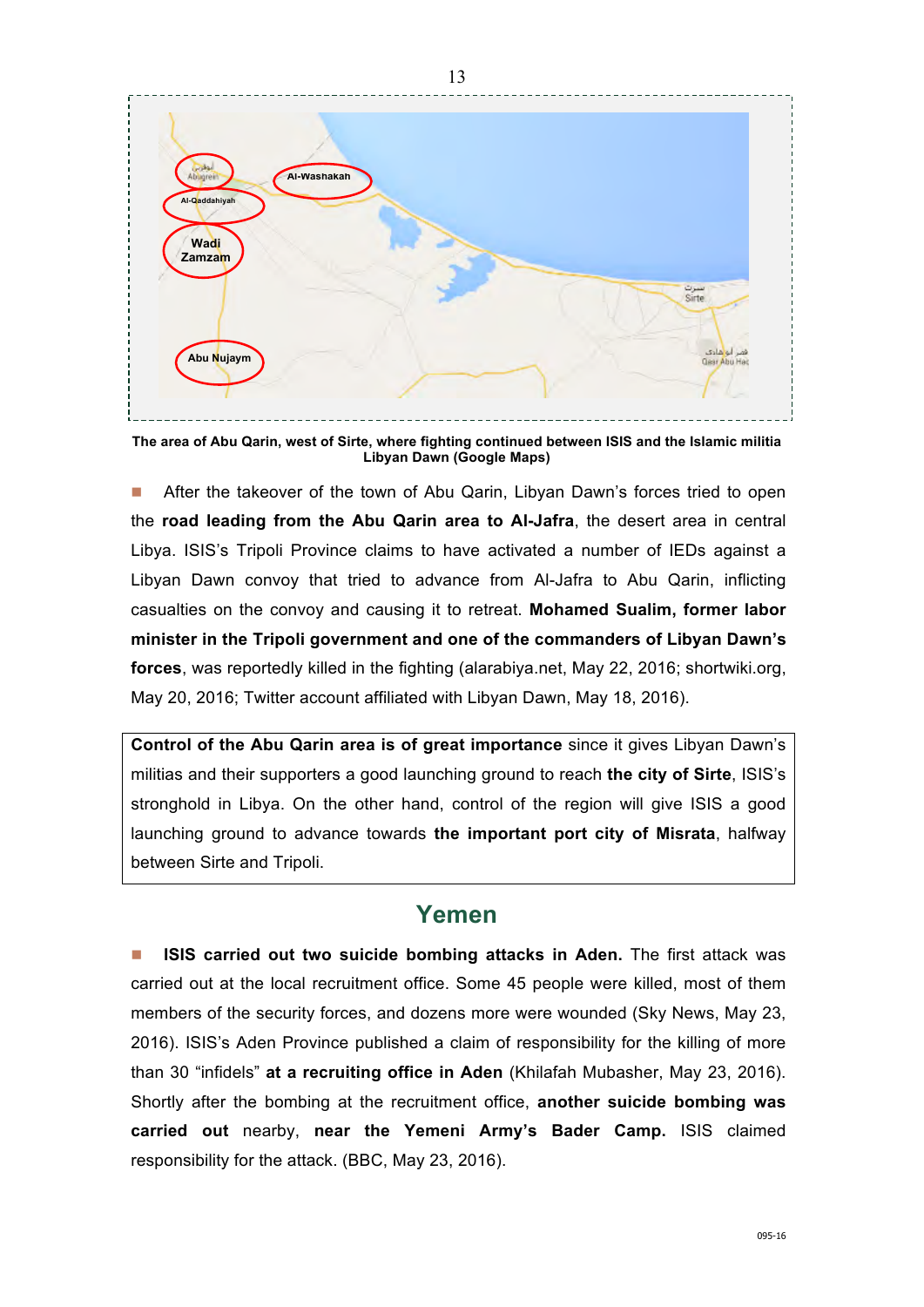### **The Philippines**

n ISIS claimed responsibility for the **detonation of an IED that was activated against seven Philippines Army soldiers** in the Al-Barka area, in the southeastern part of the island of Basilan, about 908 km south of the capital Manila (Haqq Islamic News Agency, May 20, 2016).

## **The conduct of the Islamic State**

#### **Restrictions on leaving the territory of the Islamic State in Syria**

■ A travel agency affiliated with the Al-Khayr (Deir al-Zor) Province of the Islamic State listed the conditions that must be met by civilians who want to leave the country in order to fulfill the religious obligation of the Hajj. In order to leave the territory, they must obtain a special travel document. To this end, they must submit, among other things, a photocopy of their identity card, two passport photos, and references from two ISIS operatives. They must also submit a certified document attesting to the ownership of a home, and a photocopy of a diploma from a course in Islamic law (Syrian Observatory for Human Rights, May 22, 2016). **It can be assumed that such restrictions almost completely prevent residents from leaving the territory of the Islamic State, even in order to fulfill the religious obligation of the Hajj.**

## **Is Al-Qaeda planning to establish an alternative headquarters in Syria?**

■ According to counterterrorism experts in the US and Europe, Al-Qaeda's senior **leadership in Pakistan**, which has been severely weakened by years of US attacks, **has decided that Al-Qaeda's future lies in Syria.** To this end, **Al-Qaeda's leadership has secretly sent several senior experienced and skilled operatives to Syria.** The operatives were sent there to establish an **alternative headquarters and lay the groundwork for the possible establishment of a caliphate through the Al-Nusra Front, Al-Qaeda's branch in Syria.** The move reflects the growing importance of Syria for the Al-Nusra Front. If this information is true, it indicates a change in policy for Al-Qaeda, which has so far opposed the establishment of a caliphate before the conditions are ripe (The New York Times, May 15, 2016).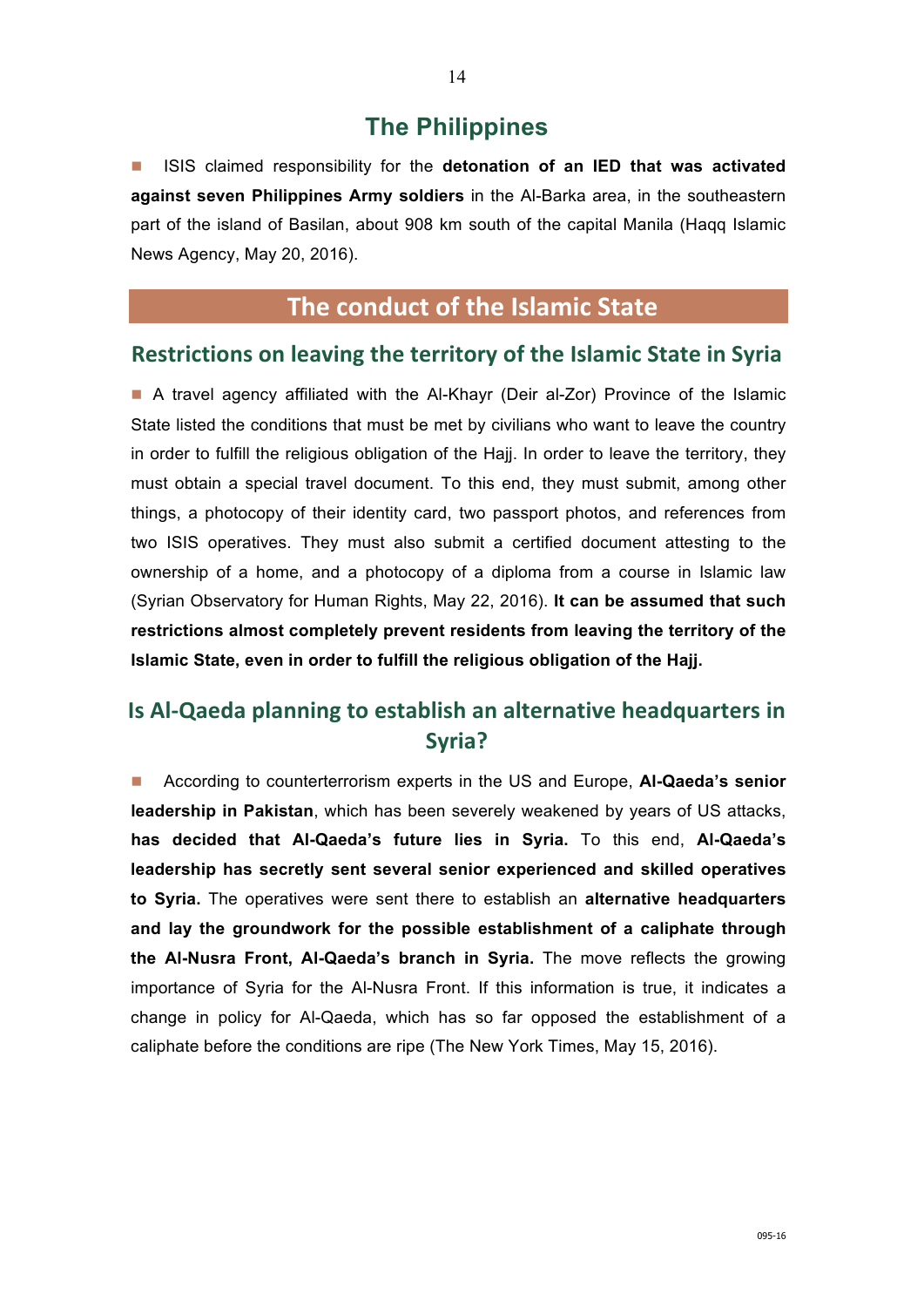### **Counterterrorism and preventive activity**

#### **Western fear of attacks by ISIS**

n According to intelligence agencies in Germany and Italy, **ISIS is planning to carry out terrorist attacks during the summer against crowded beaches in the south of France, Spain, Italy, Turkey and Morocco.** To this end, **ISIS is training Indian combatants in the area of Lake Qattinah**, southwest of the city of Homs (see below, in the section entitled The battle for hearts and minds) (The Sun, May 20, 2016).

n **Patrick Calvar, head of the French General Directorate for Internal Security (DGSI), warned about possible attacks by ISIS during the Euro 2016 Games**  scheduled for next month. **He noted that "we know that [ISIS] is planning more attacks […] and that France is clearly a target."** According to Calvar, such attacks could be carried out by planting explosive devices where large crowds are gathered. The French security services are reportedly on high alert and are making hundreds of arrests throughout France (nbcnews.com, May 21, 2016).

### **The battle for hearts and minds**

#### **Threats of attacks against the West and against the Jews**

n On May 21, 2016, a few days before the attacks in Jableh and Tartous, ISIS released an audio recording of a speech by its spokesman, **Abu Mohammad al-Adnani**. The recording was preceded by **an extensive campaign in several languages** (Arabic, English, Kurdish, German and French) that raised expectations about the contents of the recording. In his speech, Al-Adnani threatens the West and the Jews, saying that **ISIS will continue to fight, even if it loses the territories under its control in Syria, Iraq and Libya** (YouTube, Khilafah Mubasher, May 21, 2016). Following are some of the topics mentioned in his speech:

• Abu Mohammad al-Adnani calls on ISIS's operatives **to prepare for Ramadan** (which he calls "the month of raids and jihad" and "the month of victories") **and to make it a month of disasters** for ISIS's enemies: **"We especially appeal to the soldiers of the Caliphate and its supporters in Europe and America [...] Open up the gates of jihad for them and make them regret their actions."**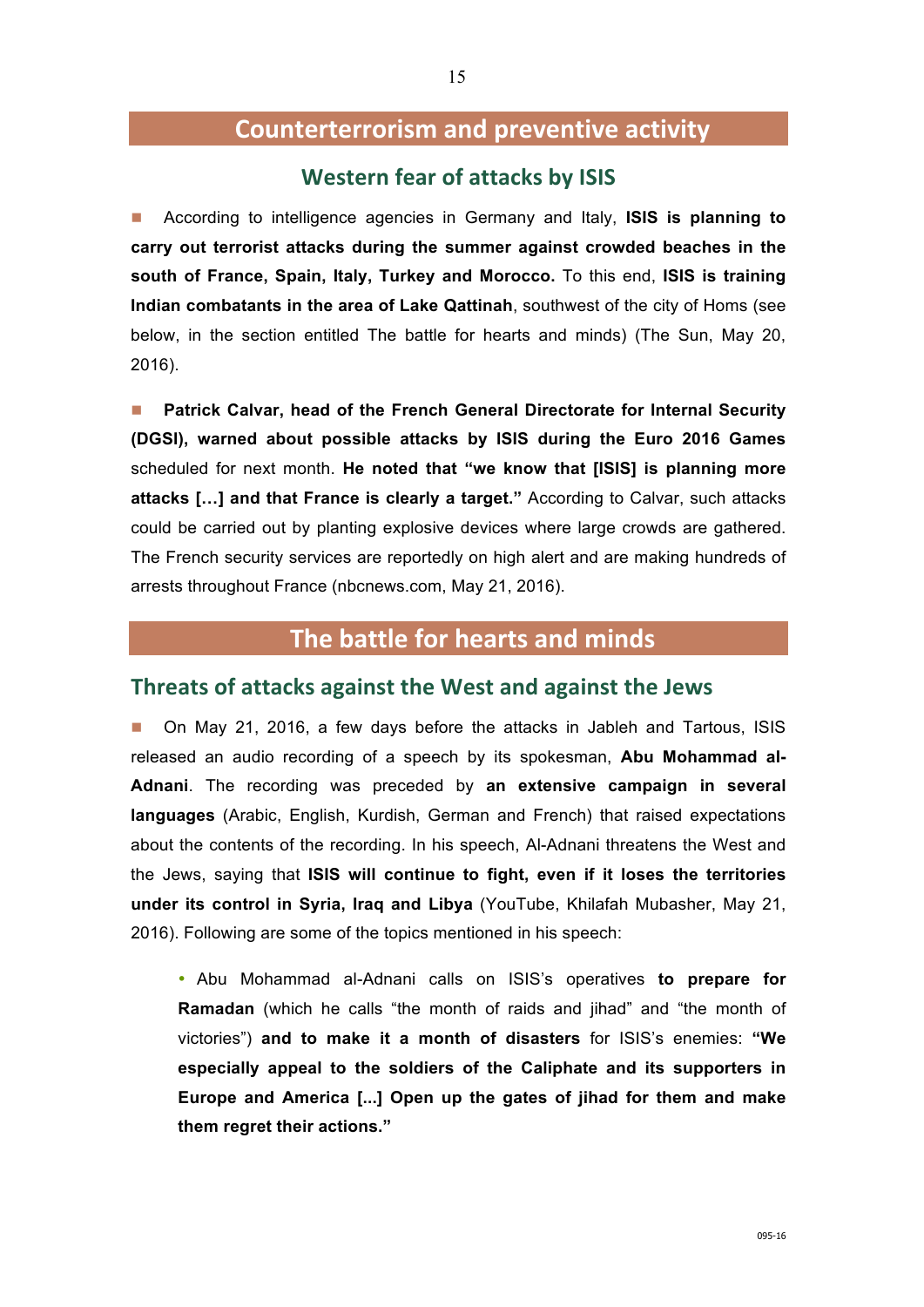• **He warns the Christians ("Crusaders") and the Jews** that they will be punished by the Muslims, quoting a tradition (*hadith*) stating that the time of resurrection will come **only after the Muslims fight the Jews and kill them.**

• Al-Adnani calls on the United States not to delude itself **that killing one leader or another of ISIS will lead to victory. He says that the Islamic State is committed to continue fighting and even if it loses areas such as Mosul or Al-Raqqah or Sirte, the Islamic State will continue to fight**, just as it did in Iraq during the fighting against the United States.

• **Justifying attacks on civilians:** Al-Adnani stresses **that there is no reason to shirk from harming civilians** since there are no innocent civilians in the countries of the Crusaders: "Know that in the land of the Crusaders [...] there is no immunity to blood, and there is no such thing as innocent [...] **Know that your harming so-called civilians is more desirable and beneficial to us because it hurts them more.**"

### **Threats against India**

■ A video released by ISIS's Homs Province shows Indian operatives fighting **in Syria, in the area of Homs.** The operatives in the video denounce the Indian government's attitude towards Muslims **and threaten to carry out attacks in India**. The video describes ISIS's version of the history of the Muslims in India. One of the Indian speakers calls on doctors, engineers and other professionals in India to migrate to the Islamic State and support it (Khilafah Mubasher, May 20, 2016). According to the British newspaper The Sun (May 20, 2016), Indian operatives are expected to carry out attacks on crowded beaches in Western Europe and Muslim countries (see above, in the section entitled Counterterrorism and preventive activity).